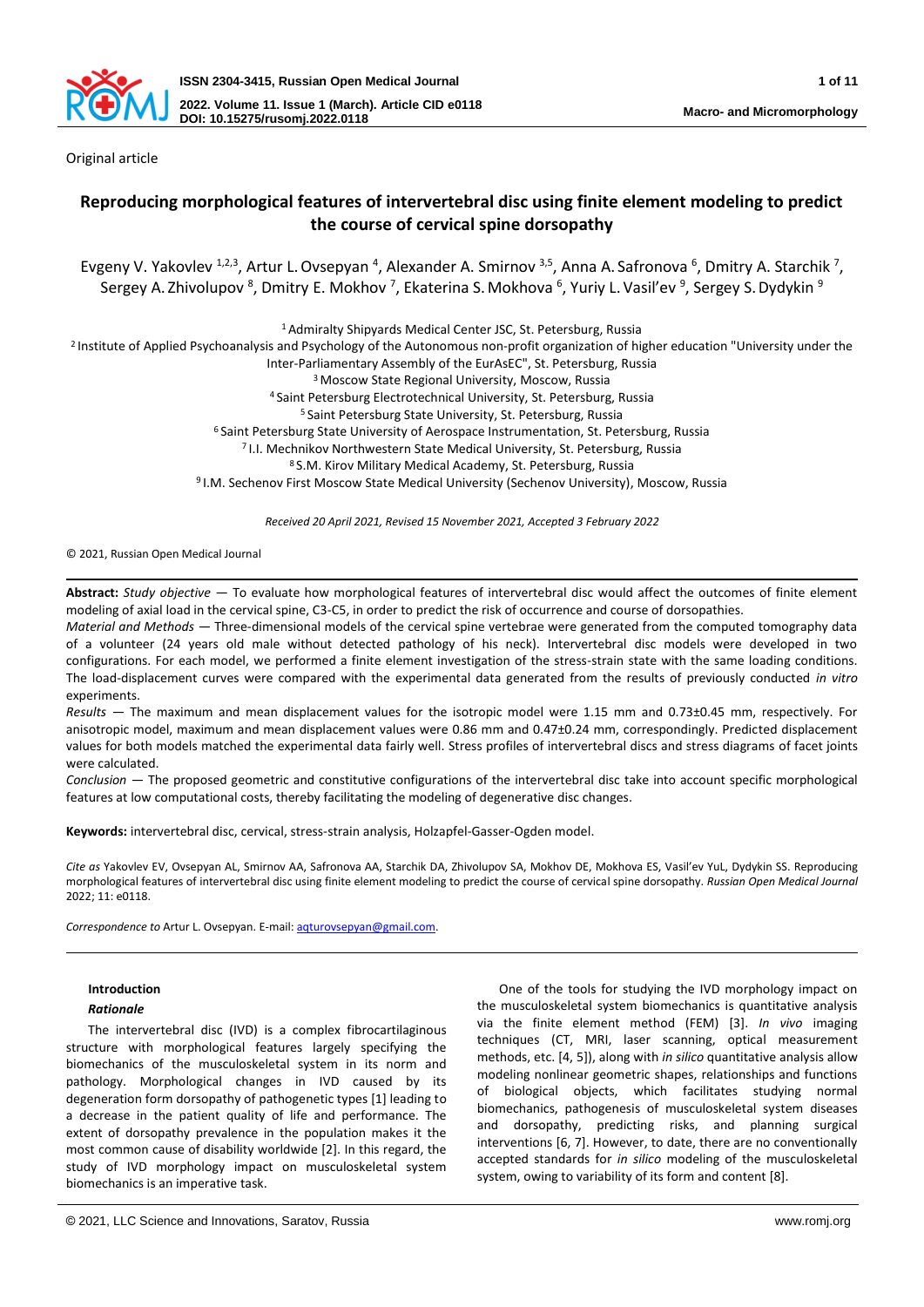



#### **Figure 1. Finite element model of C4.**

1 – superior articular surface of the facet joint; 2 – inferior articular surface of the facet joint; 3 – cortical structure; 4 – trabecular structure.



# **Figure 2. Finite element model of IVD (first configuration).**

1 – superior cartilaginous endplate; 2 – NP; 3 – AF; 4 – inferior cartilaginous endplate.

#### *In silico IVD analysis*

IVD is conventionally a structure consisting of the central nucleus pulposus (NP) and the annulus fibrosus (AF) surrounding it, located between two cartilaginous endplates (superior and

inferior), which in turn are connected to the osseous endplates. Despite the determinism of the musculoskeletal system structure on a macro level, there is no consensus regarding the constitution of the model among *in silico* studies. For example, in studies [9- 11], two components of the cervical spine were modeled, AF and NP. In studies [12-14], three components were modeled: AF, NP, and osseous/cartilaginous endplate. The review [4] mentioned a number of publications, in which four components of the cervical spine were modeled.

Let us contemplate some ultrastructural organization aspects of IVD components. AF is an IVD part consisting of annular plates (lamellae), in which orderly organized nanoscale fibers (ultrastructural elements) are enclosed [15].

The AF lamellae are arranged concentrically around NP, and are connected by translamellar cross-bridges. The structure of these bridges was proposed in studies [16, 17]. Disney et al. analyzed the interlamellar interaction by synchrotron tomography and established that there was no slipping between the lamellae during compression, which was provided by the presence of translamellar cross-bridges consisting of collagen fibers. In the study by Holzapfel et al. [15], a single lamella was assumed an elementary structural unit of AF, since it exhibited specific biomechanical properties provided by the orientation of fibers.

*In silico* studies of IVD may involve various approaches to AF modeling. Most often, AF was represented as an isotropic matrix, in which fibers of two families were immersed: those with persistent positive and persistent negative spatial orientations [13, 14], or as an isotropic matrix with membrane elements embedded in it [10, 19]. In many studies, multicomponent models of materials were used for AF modeling [20, 21], in particular, the Holzapfel-Gasser-Ogden (HGO) model [22]. Employing the latter model was justified by previously conducted *in silico* studies [23], demonstrating that AF modeling with isotropic linear elastic matrix and collagen fibers, immersed in it, was causing uncharacteristic deformations in the posterior part of the IVD.



#### **Figure 3. Finite element model of IVD (second configuration).**

1 – superior cartilaginous endplate; 2 – NP; 3 – outer anterior AF segment; 4 – outer posterior AF segment; 5 – inner anterior AF segment; 6 – inner posterior AF segment; 7 – inferior cartilaginous endplate.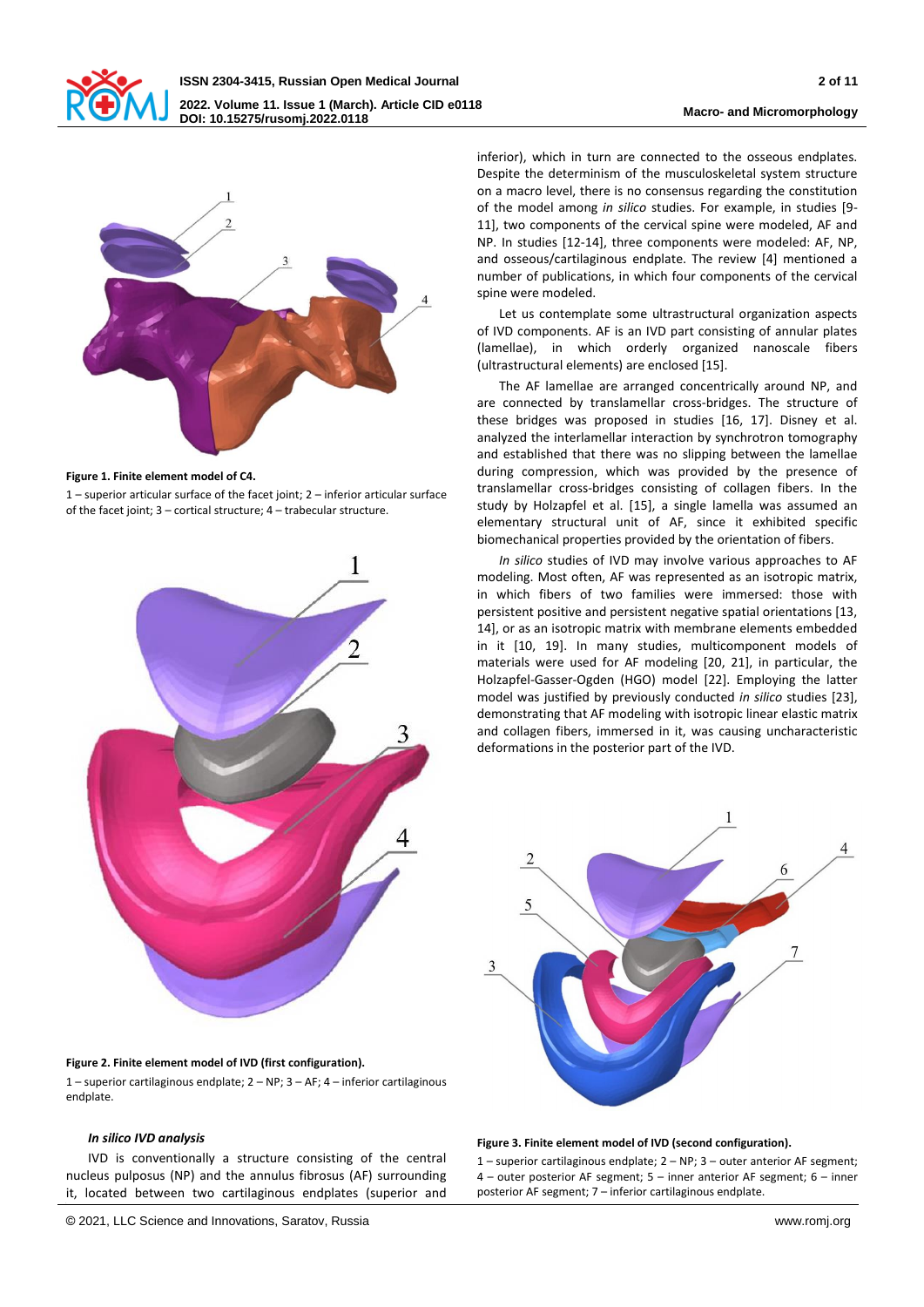



 $IVD C3-C4$ 

**Figure 4. Spatial orientation of collagen fibers in IVD.**

|  |                    | Table 1. Mechanical characteristics of anatomical structures for all |  |  |  |
|--|--------------------|----------------------------------------------------------------------|--|--|--|
|  | simulated segments |                                                                      |  |  |  |

| Anatomical structure   | Young's modulus: Poisson's Type of the Published |       |         |        |
|------------------------|--------------------------------------------------|-------|---------|--------|
|                        | E(MPa)                                           | Ratio | element | source |
| Cortical bone          | 12000                                            | 0.3   | C3D4    | $[30]$ |
| Trabecular bone        | 100                                              | 0.2   | C3D4    | $[30]$ |
| Articular cartilage    | 10.4                                             | 0.4   | C3D4    | $[31]$ |
| Cartilaginous endplate | 24                                               | 0.4   | C3D8    |        |

### **Table 2. Coefficients of the linear model**

|                              | Young's modulus: E Poisson's Type of the |       |         |  |
|------------------------------|------------------------------------------|-------|---------|--|
| Segment                      | (MPa)                                    | Ratio | element |  |
| Lamellae of annulus fibrosus | 8.4                                      | 0.45  | C3D4    |  |
| Nucleus pulposus             |                                          | 0.499 | C3D4    |  |

| Structure                                 | Model                                     | $\frac{C_{I0}}{\mathsf{MPa}}D\frac{k_I}{\mathsf{MPa}}k_2\ \ \ k$ |  |  | Type of the Published<br>element source |      |
|-------------------------------------------|-------------------------------------------|------------------------------------------------------------------|--|--|-----------------------------------------|------|
| Lamellae<br>annulus fibrosus Gasser-Ogden | of Holzapfel-<br>0.1 0 1.8 11 0.113 C3D4H |                                                                  |  |  |                                         | [20] |

**Table 4. Coefficients in Mooney-Rivlin model of the material for nucleus pulposus**

| .                          |                   |                 |                 |       |                                  |        |
|----------------------------|-------------------|-----------------|-----------------|-------|----------------------------------|--------|
| <b>Structure</b>           | Model             | $C_{0I}$<br>MPa | $C_{10}$<br>MPa | $D_i$ | Type of the Published<br>element | source |
| <b>Nucleus</b><br>pulposus | Mooney-<br>Rivlin | 0.12            | 0.03            |       | C3D4H                            | [29]   |

NP is a gel-like substance with an unevenly distributed ultrastructural organization. The strands of collagen and elastin in the central part of the nucleus intertwine and branch off randomly, even though to the periphery of the nucleus, they are oriented in the organized manner (i.e., at a certain angle), weaving into the inner AF lamellae [24]. Ultimately, the ultrastructural components of NP, AF and cartilaginous endplates form a connected network of fibers throughout IVD known as extracellular matrix. There is just a single published *in silico* study taking these factors into account [25].

Although *in silico* methods, in particular FEM, allow modeling mechanical, biochemical, and mechanobiological IVD properties, the computational costs of their modeling are directly proportional to the number of considered factors. The lack of standardized models that were extensively tested [26] imposes difficulties on the use of FEM in clinical applications regarding the prediction of dorsopathy course and preoperative planning, where accuracy and time may play a key role in the future quality of life or survival of the patient. The main goal of our study was to investigate an effect of IVD morphological features on the outcomes of FEM modeling of axial load in the cervical spine, C3-C5, in the norm, aiming at standardizing the approach to modeling the intervertebral symphysis.

 $IVD CA-C5$ 

## **Material and Methods**

### *Research design*

The stress-strain state analysis of two IVD configurations was carried out via FEM: 1) *Model 1* included AF, NP and cartilaginous endplates, and was essentially an isotropic linear model of the material; 2) *Model 2* included four AF segments (internal and external that, in turn, are divided into anterior and posterior), NP, cartilaginous endplates. AF was described by an anisotropic hyperelastic HGO model. NP was described by the isotropic hyperelastic Mooney-Rivlin model. The results of computer simulations were compared with *in vitro* experimental data for C3- C5 [27]. The central assumption in our study was that the proposed model adequately predicted the stress values for C3-C5, provided that the load-displacement curve of this model was consistent with the curve of *in vitro* experiments [27].

# *Data*

To model cervical vertebrae, computed tomography (CT) data of the cervical spine of a 24- year-old man (GE Revolution CT) with a slice thickness of 1.25 mm were used. Based on these data, a multiplanar reconstruction was generated in the Inobitek DICOM Viewer software (professional edition), with routine segmentation performed for C3-C5 vertebrae in three projections.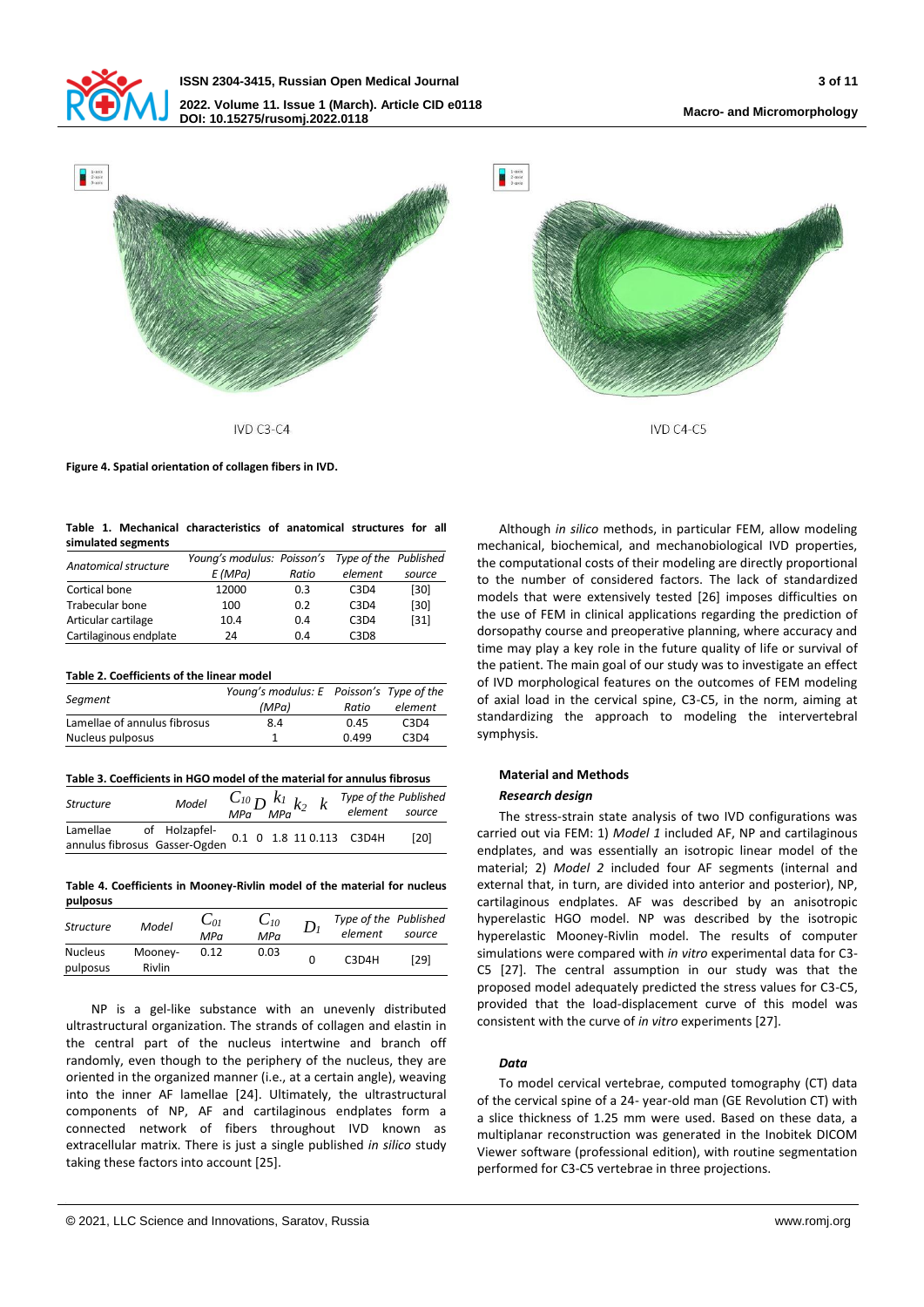



**Figure 5. Load-displacement curves.**

Orange curve represents in vitro values, gray curve represents isotropic model, blue curve represents anisotropic model.

### *3D modeling*

A three-dimensional model was created from the resulting set of contours, which was then converted into the STL polygon model. Reverse engineering of the STL model was carried out using the SolidWorks software (Dassault Systèmes SE, Vélizy-Vilacuble, France). Using the ScanTo3D utility, a NURBS model of vertebrae was generated; IVD and cartilage of facet joints were modeled via standard SolidWorks tools. The NURBS model was preprocessed for FEM analysis employing the HyperMesh software (Altair Engineering Inc, Troy, Michigan, USA). When generating the FEM mesh, each vertebra was divided into cortical and trabecular structures (*Figure* 1).

The resulting FEM models were imported as orphan mesh into Abaqus CAE software (Simulia, Johnston, Rhode Island, USA) to set the mechanical properties of materials and set boundary conditions for biomechanical analysis of the model. *Table* 1 presents the values of the mechanical characteristics of some anatomical structures set for all simulated segments.

## *A constitutive model of intervertebral disc*

IVD in *Model* 1 is described by linear elastic models of materials presented in *Table* 2. The geometric configuration of *Model* 1 is shown in *Figure* 2.

A hyperelastic anisotropic HGO model of the material was used to simulate the anisotropic properties of AF lamellae (*Model*  2):

$$
U = C_{10}(\overline{I}_1 - 3) + \frac{1}{D} \left( \frac{(J^{el})^2 - 1}{2} - \ln J^{el} \right) + \frac{k_1}{2k_2} \sum_{\alpha=1}^{N} \left\{ \exp\left[ k_2 \left( \overline{E}_{\alpha} \right)^2 \right] - 1 \right\}, \tag{1}
$$
  
with  

$$
\overline{E}_{\alpha} = K(\overline{I}_1 - 3) + (1 - 3K)(\overline{I}_{4(\alpha\alpha)} - 1), \tag{2}
$$

where  $U$  is strain energy per unit of reference volume;  $C_{10}$  is matrix stiffness coefficient; *D* is matrix compression ratio; *k1, k<sup>2</sup>* are dimensionless coefficients of material properties providing the nonlinear behavior of collagen fibers;  $N$  – number of fiber families  $(N \leq 3)$ ;  $\bar{I}_1$  is the first invariant of the strain deviator;  $J^{e}$  is the modulus of volumetric elasticity; *Ē<sup>α</sup>* is engineering strain; *Ī*4(*αα*) are pseudoinvariants of the right Cauchy-Green strain tensor and of unit vectors of the fiber direction (per each family). The model assumes that the directions of collagen fibers within each family are dispersed with rotational symmetry relative to a given coordinate system. The parameter  $K$  describes the dispersion level of fibers, and its values range from 0 (fibers are aligned without dispersion) to 1/3 (the material becomes isotropic) [22].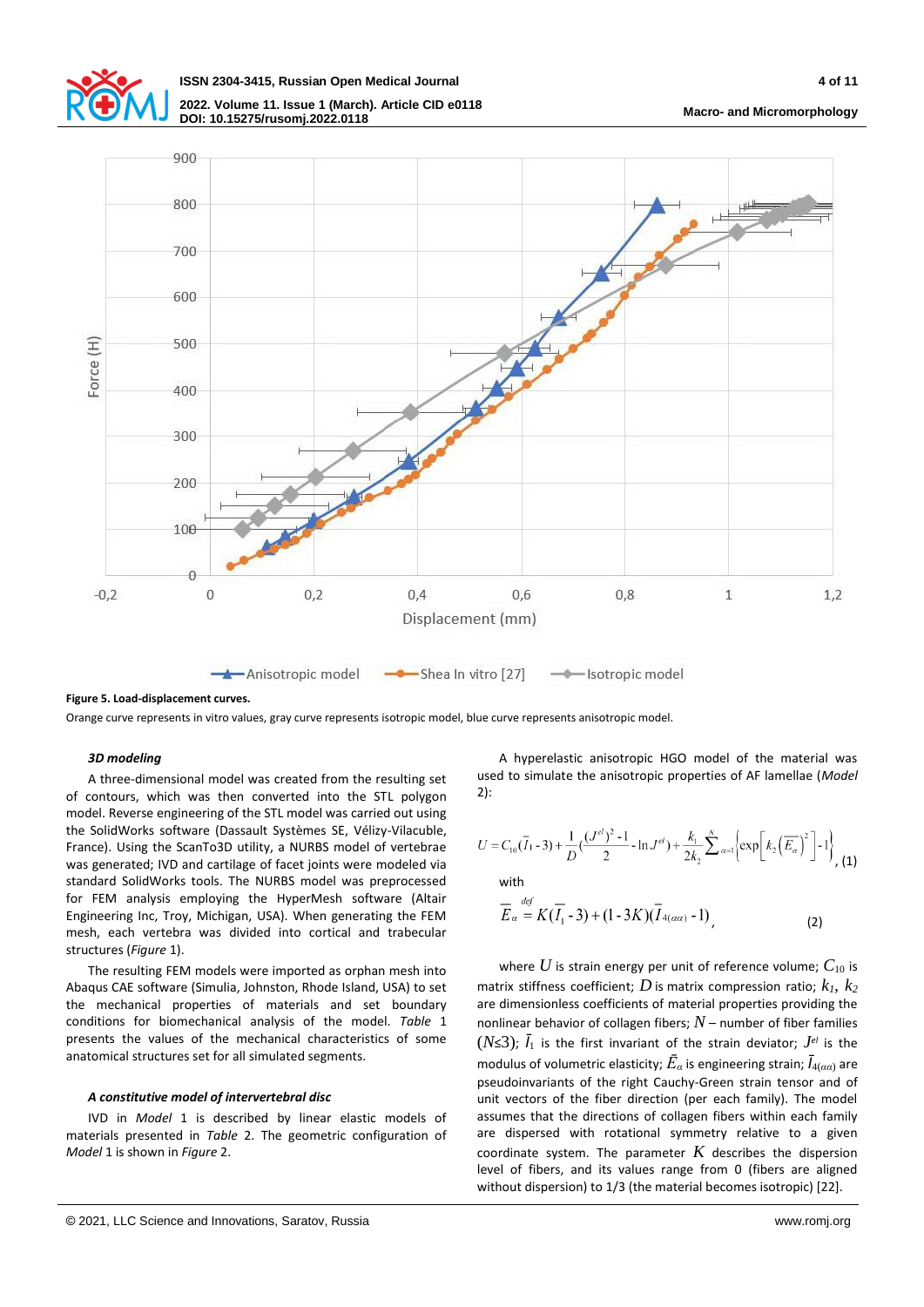

# isotropic IVD C3-C4



### **Figure 6. Stress profile sensu von Mises in C3C4 IVD (isotropic model).**

AAF is an anterior part of the AF, PAF is the posterior part of the AF. Blue curve depicts IVD given the load of 800N, orange curve describes IVD given the load of 215N.



# **Figure 7. Stress profile sensu von Mises in C4C5 IVD (isotropic model)**

AAF is an anterior part of the AF, PAF is the posterior part of the AF. Blue curve depicts IVD given the load of 800N, orange curve describes IVD given the load of 215N.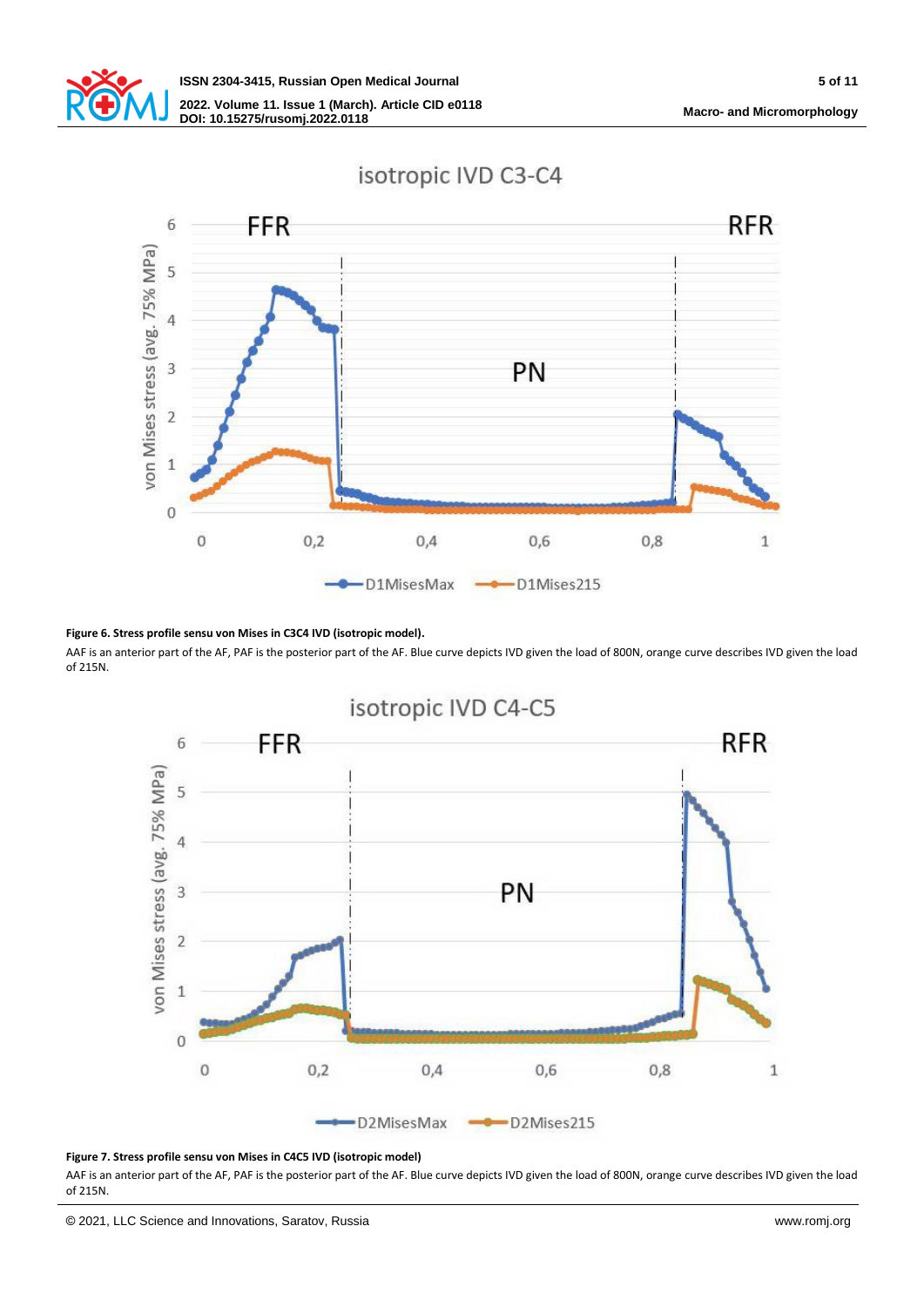

**ISSN 2304-3415, Russian Open Medical Journal 6 of 11 2022. Volume 11. Issue 1 (March). Article CID e0118 DOI: 10.15275/rusomj.2022.0118 Macro- and Micromorphology**



**Figure 8. Stress diagram sensu von Mises of the studied spine segment, C3-C5 (IVD isotropic model).**



**Figure 9. The von Mises stress diagram for superior articular surface of the facet joint (1) and contact stress diagram for its inferior articular surface (isotropic linear model).**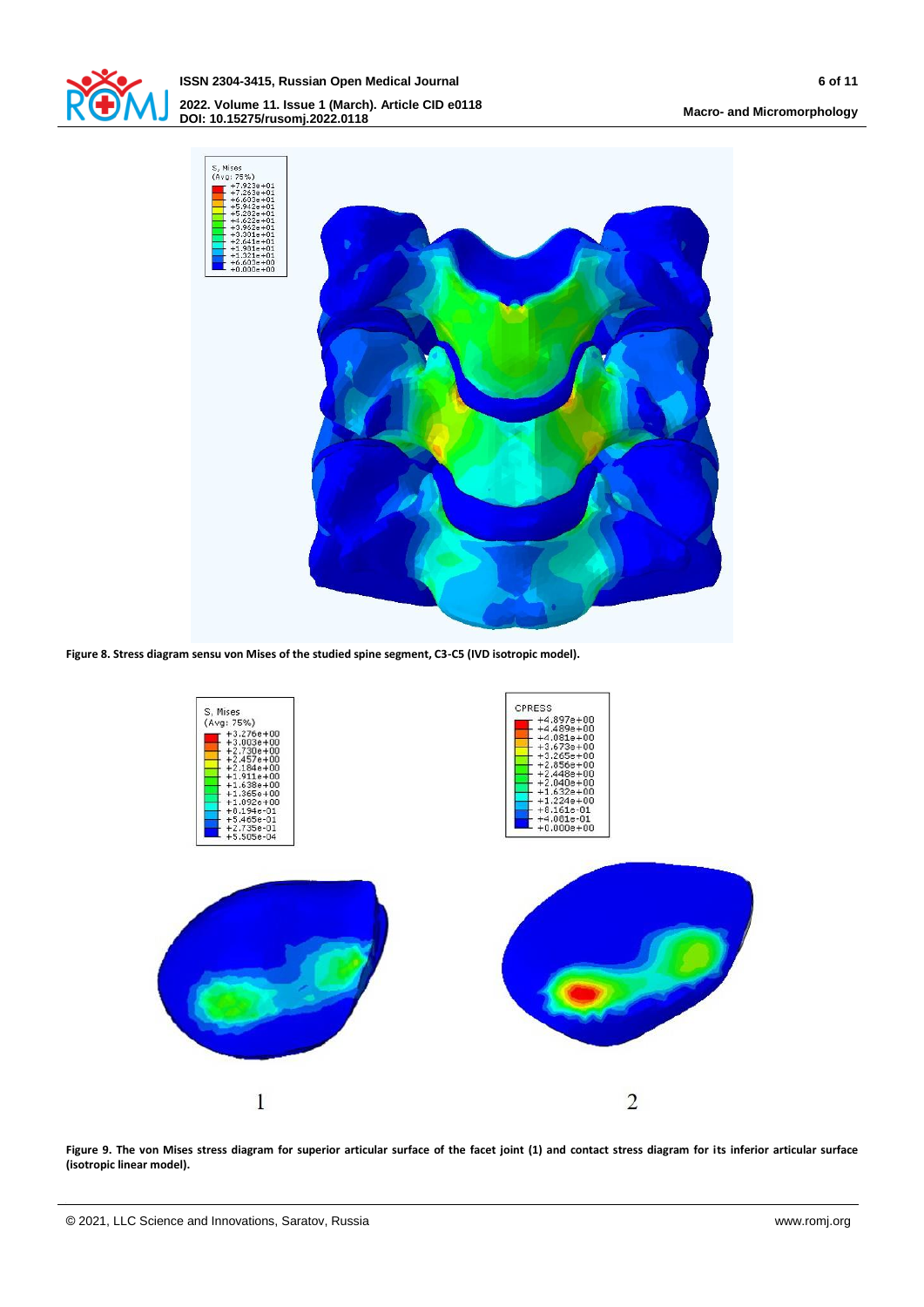

In this paper, a simplified formulation of the HGO model is applied without taking into account the coefficient *D* and with one family of fibers, *N*:

$$
U = C_{10}(\overline{I}_1 - 3) + \frac{k_1}{2k_2} \sum_{\alpha=1}^N \left\{ \exp\left[k_2\left(K(\overline{I}_1 - 3) + (1 - 3K)(\overline{I}_{4(\alpha\alpha)} - 1)\right)^2\right] - 1\right\},
$$
 (3)

where the left term of the expression describes the mechanical properties of the annulus fibrosus matrix, and the right term describes the distribution and mechanical properties of collagen fibers; the level of fiber dispersion, *k*=0.113 [28]. Here the left term of the expression describes the mechanical properties of the annulus fibrosus matrix, and the right term describes the distribution and mechanical properties of collagen fibers; the level of fiber dispersion, *k*=0.113 [28]. The model coefficients for HGO model of annulus fibrosus are presented in *Table* 3.

The nucleus pulposus (*Model* 2) was modeled as a hyperelastic isotropic material *sensu* the Mooney-Rivlin model. In this paper, the formulation for incompressible material is used:

$$
W = C_{01}(\overline{I}_2 - 3) + C_{10}(\overline{I}_1 - 3) + D_1(J - 1)^2, \tag{4}
$$

where  $C_{01}$ ,  $C_{10}$ ,  $D_1$  are empirically defined constants;  $\bar{I}_1$ ,  $\bar{I}_2$  are the first and the second invariants of the left Cauchy-Green strain tensor; *J* is the determinant of the deformation gradient. For incompressible material, *J*=1. The model coefficients are presented in *Table* 4. The geometric configuration of *Model* 2 is shown in *Figure* 3.

**Table 5. Results of the t-test for isotropic model**

| Descriptive statistics           | Shea in vitro [27] | Isotropic model |  |  |
|----------------------------------|--------------------|-----------------|--|--|
| Mean                             | 0.52               | 0.73            |  |  |
| Variance                         | 0.07               | 0.17            |  |  |
| Observations                     | 12                 | 12              |  |  |
| Pearson correlation              | 0.96               |                 |  |  |
| Hypothetical difference of means | 0                  |                 |  |  |
| df                               | 11                 |                 |  |  |
| t-statistic                      | $-4.27$            |                 |  |  |
| P(T≤t) one-sided                 | 0.00065            |                 |  |  |
| t critical one-sided             | 1.79               |                 |  |  |
| P(T≤t) two-sided                 | 0.001              |                 |  |  |
| t critical two-sided             | 2.20               |                 |  |  |

|  |  | Table 6. Results of the t-test for anisotropic model |
|--|--|------------------------------------------------------|
|  |  |                                                      |

| Descriptive statistics           | Shea in vitro [27] | Anisotropic model |
|----------------------------------|--------------------|-------------------|
| Mean                             | 0.52               | 0.47              |
| Variance                         | 0.07               | 0.06              |
| Observations                     | 12                 | 12                |
| Pearson correlation              | 0.99               |                   |
| Hypothetical difference of means | 0                  |                   |
| df                               | 11                 |                   |
| t-statistic                      | 6.02               |                   |
| P(T<=t) one-sided                | 4.30e-05           |                   |
| t critical one-sided             | 1.79               |                   |
| P(T<=t) two-sided                | 8.60e-05           |                   |
| t critical two-sided             | 2.20               |                   |

#### *Model assumptions and boundary conditions*

The following assumptions were made about all models: the models do not take into account ligaments, muscles, posture, interaction with the chest. The material of bones, facet joints, endplates is solid, isotropic, linear elastic.

*Model 2* was rigidly fixed in the area of the inferior surface of the C5 vertebra body. A concentric force of 800 N was applied to a point in the center of the C3 vertebra body C3 and acts in the direction of the axes of vertebral bodies. This point was kinematically connected to the superior surface of the body of the C3 vertebra. Rigid contact interactions of vertebrae with intervertebral discs were created. The facet joints were linked by a surface-to-surface connection. The properties of the contact interactions of the facet joint were provided by tangential interaction (coefficient of friction = 0.05), along with a normal interaction (soft contact with an exponential increase in pressure between the facets when approaching each other; the value of clearance C=0.2 mm, pressure P=120 MPa). The translamellar cross-bridges were considered in the model by placing a rigid contact between the AF segments; the initial pressure in the nucleus pulposus was 0.19 MPa [4]. The orientation of the collagen fibers was identified for each AF segment *sensu* [15] in a cylindrical coordinate system (*Figure* 4). Local reference systems were placed in the geometric centers of the IVD.

For the *Model* 1, same load conditions and contact interactions were set, but without taking into account the collagen fibers of AF lamellae.

## *Statistical analyses*

Statistical data processing and tabulation were performed using Microsoft Excel 2020 for Windows. The correlation analysis of the presented models with experimental data was carried out. To identify the degree of difference between the obtained data *sensu* experimental and mathematical models, we conducted a comparative analysis via paired samples t-test. The values of parameters with p<0.05 were considered statistically significant.

### **Results**

Load-displacement curves were obtained for two models (*Figure* 5). Displacement values were measured in the geometric center of the C4 vertebra. Maximum displacement value for the isotropic model was 1.15 mm, whereas mean was 0.73±0.45 mm. For anisotropic model, maximum and mean displacement values were 0.86 mm and 0.47±0.24 mm, respectively.

We employed paired samples t-test of means for the obtained data. The values are presented in *Tables* 5 (isotropic model) and 6 (anisotropic model).

The stress profile obtained for two IVDs in the isotropic model was measured in the median plane of the IVD and then normalized. *Figures* 6 and 7 illustrate von Mises stress profiles. For the C3C4 IVD, tension peaks occurred on the AF anterior part during the entire load cycle. Hence, with a concentric force of 215 N, the maximum tension value in the C3C4 IVD was estimated at 1.26 MPa, and 4.64 MPa with a concentric force of 800 N. The tensions in the C4C5 IVD were concentrated as a mirror reflection, in the back of the disc. The maximum tension value at 215 N was 1.23 MPa, while at 800 N, it was 4.95 MPa.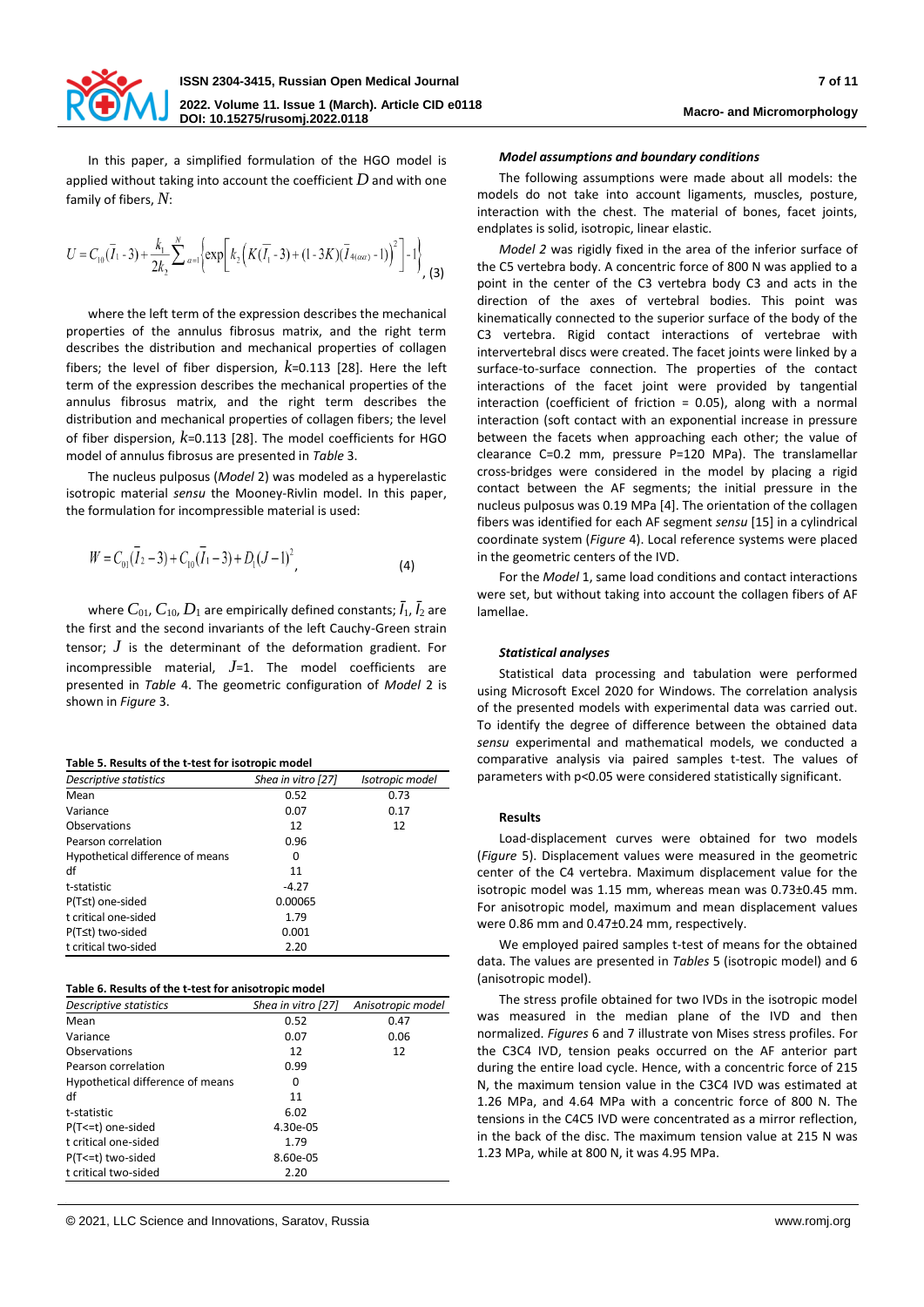



**Figure 10. Stress profile sensu von Mises in C3C4 IVD (anisotropic model).** AAF is an anterior part of the AF, PAF is the posterior part of the AF.





**Figure 11. Stress profile sensu von Mises in C4C5 IVD (anisotropic model).**

AAF is an anterior part of the AF, PAF is the posterior part of the AF.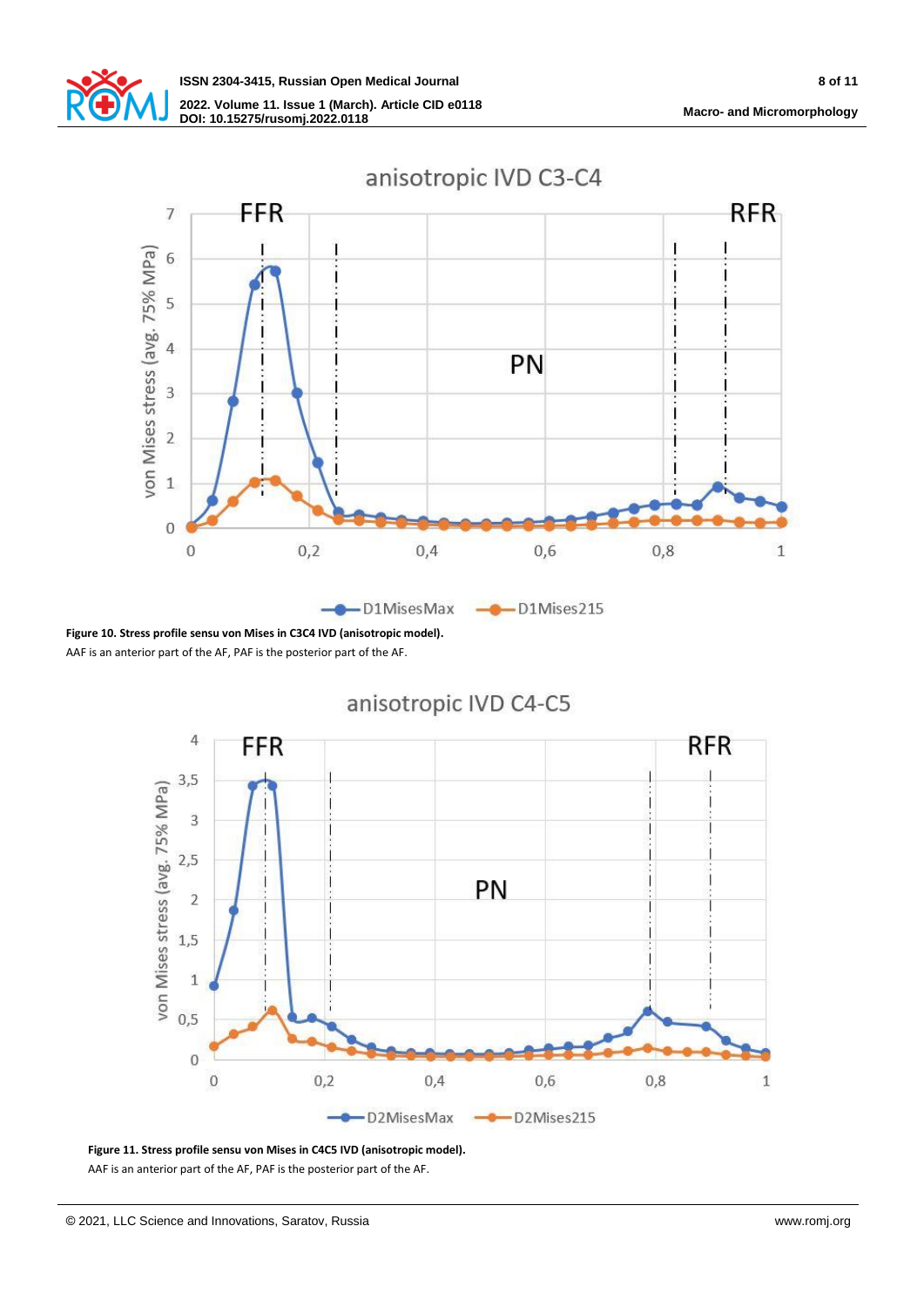

Stress plots for the C3-C5 segment with an isotropic IVD model are shown in *Figure* 8. The maximum value of the von Mises stress was concentrated at the boundary of the C4 vertebra body and C3C4 IVD AF (7.923 MPa).

The von Mises stress diagrams and contact stress diagrams were constructed for facet joints (*Figure* 9).

The anisotropic model stress profile was measured in the median planes of the IVD and then normalized. Stress peaks during the entire stress cycle occurred at the boundaries of the external and internal anterior AF. The maximum value for C3C4 IVD was 5.75 MPa (*Figure* 10); and for C4C5 IVD, it was 3.43 MPa (*Figure*  11). The minimum was concentrated in the NP in two discs.

# **Discussion**

We carried out the stress-strain state analysis of two IVD configurations via FEM. *Model 1* included AF, NP, cartilaginous endplates, and was described by an isotropic linear model of the material. *Model 2* encompassed four AF segments (internal and external, which in turn were divided into anterior and posterior), NP, cartilaginous endplates. AF was described by an anisotropic hyperelastic HGO model. NP was described by the isotropic hyperelastic Mooney-Rivlin model. The results of computer simulations were compared with *in vitro* experimental data for C3- C5 segments [27].

Predicted displacements for both models correlated well with experimental data [27]. However, stress profiles in the segment with an isotropic IVD model were fundamentally different from the segment with an anisotropic model. The load in the isotropic C3C4 IVD was concentrated in the anterior part of the AF, whereas in C4C5 IVD it displaced to the posterior part of the AF. Such mirror distribution of the load could be related to the IVD material model. Regarding the stress profile of the anisotropic model, it could be seen that the axial load in the AF decreased posteriorly, where the orientation of the collagen fibers had maximum value relative to the horizontal plane. Such morphological organization could be necessary for better control of the axial load in the posterior part of the IVD, but was making the posterior AF part more sensitive to tangential loads originating from the NP. In displacement diagrams for the anisotropic model, global displacement maxima were observed in the posterior wall of the C3C4 IVD. The values of S22 in this disc were maximum in the posterior part of the AF.

The linear behavior of the isotropic model could be seen on the load-displacement curve. Despite this, there was a nonlinearity in the curve associated with setting boundary conditions for facet joints. The pressure between the articular plates was increasing exponentially when the clearance value of 0.2 mm was achieved. The nature of this nonlinearity enabled us to assume that poor prediction of the components of displacements on the *in vitro* curve [27] was associated with the mechanical properties of facet ioints.

The anisotropic HGO model allowed simulating various configurations of the IVD extracellular matrix. The degree of degeneration could be expressed by means of the dispersion level of the fibers, *K*: the greater was the dispersion value, the higher was the degree of degeneration. However, for predictive models, the geometry of the patient musculoskeletal system remained an important factor [8]. Despite these findings, we postulate that anisotropic IVD models with the proposed geometric configuration describes the biomechanics of C3-C5 cervical spine segment in the

norm quite well. This configuration made it possible to take into account the nonlinearity and local anisotropy of AF at a relatively low computational effort. The calculation of the model on a workstation with a 10-core processor (Intel Core i9 10900KF) took 6,220.8 seconds of CPU time, when the calculation of the isotropic model took 9,838 seconds of CPU time.

# **Conclusion**

The proposed geometric and constitutive configurations of the IVD take into account specific morphological features at low computational costs, thereby facilitating the modeling of degenerative disc changes. The proposed approach expands prospects for analyzing the pathogenesis of dorsopathies, preoperative planning of surgical interventions on IVD, along with the development of therapeutic and preventive measures for patients with such pathology.

# **Limitations**

A significant limitation of the model is its inability of modeling IVD with hernia and protrusion without routine preparation of the model geometry. The model requires extended validation in terms of torsion, flexion and extension.

# **Conflict of interest**

The authors declare no apparent or potential conflicts of interest associated with the publication of this article.

# **Ethical approval**

All procedures performed in studies involving human participants were in compliance with the ethical standards of the institutional research committee and with 1964 Declaration of Helsinki and its later amendments, or comparable ethical standards.

# **References**

- 1. Popelyansky YaYu. Orthopedic Neurology (Vertebroneurology). 3rd Ed. Moscow, Russia: MEDpress-inform. 2003; 670 p. Russian. [https://www.elibrary.ru/item.asp?id=19520568.](https://www.elibrary.ru/item.asp?id=19520568)
- 2. Health in the European Union. Report. Special Eurobarometer 2007; 125 p. https://ec.europa.eu/health/ph\_publication/eb\_health\_en.pdf.
- 3. Zhang Z, Li Y, Liao Z, Liu W. Research progress and prospect of applications of finite element method in lumbar spine biomechanics. *Sheng Wu Yi Xue Gong Cheng Xue Za Zhi* 2016; 33(6): 1196-1202. Chinese[. https://pubmed.ncbi.nlm.nih.gov/29715419.](https://pubmed.ncbi.nlm.nih.gov/29715419)
- 4. Khoroshev DV, Ilyalov OR, Ustyuzhantsev NE, Nyashin YI. Biomechanical modeling of the intervertebral disc of the human lumbar spine – The problem current state. *Russian Journal of Biomechanics* 2019; 23(3): 411-422. Russian. [https://www.elibrary.ru/item.asp?id=42638877.](https://www.elibrary.ru/item.asp?id=42638877)
- 5. Zakharov AV, Okushko VR, Vturin SA, Moseychuk VV, Petrov AA, Suetenkov DE. Demonstration of skull bones mobility using optical methods: Practical importance in medicine. In: Proc. SPIE 9031, Saratov Fall Meeting 2013: Optical Technologies in Biophysics and Medicine XV; and Laser Physics and Photonics XV. 2014: 903106. [https://doi.org/10.1117/12.2051266.](https://doi.org/10.1117/12.2051266)
- 6. Martin D. Dynamic reconstruction of the spine. *Acta Chir Belg* 2016; 116(1): 69[. https://doi.org/10.1080/00015458.2016.1147744.](https://doi.org/10.1080/00015458.2016.1147744)
- 7. Bublik LA, Likholetov AN. Experimental biomechanical rationale for transpedicular spondylosyndesis with vertebroplasty based on a study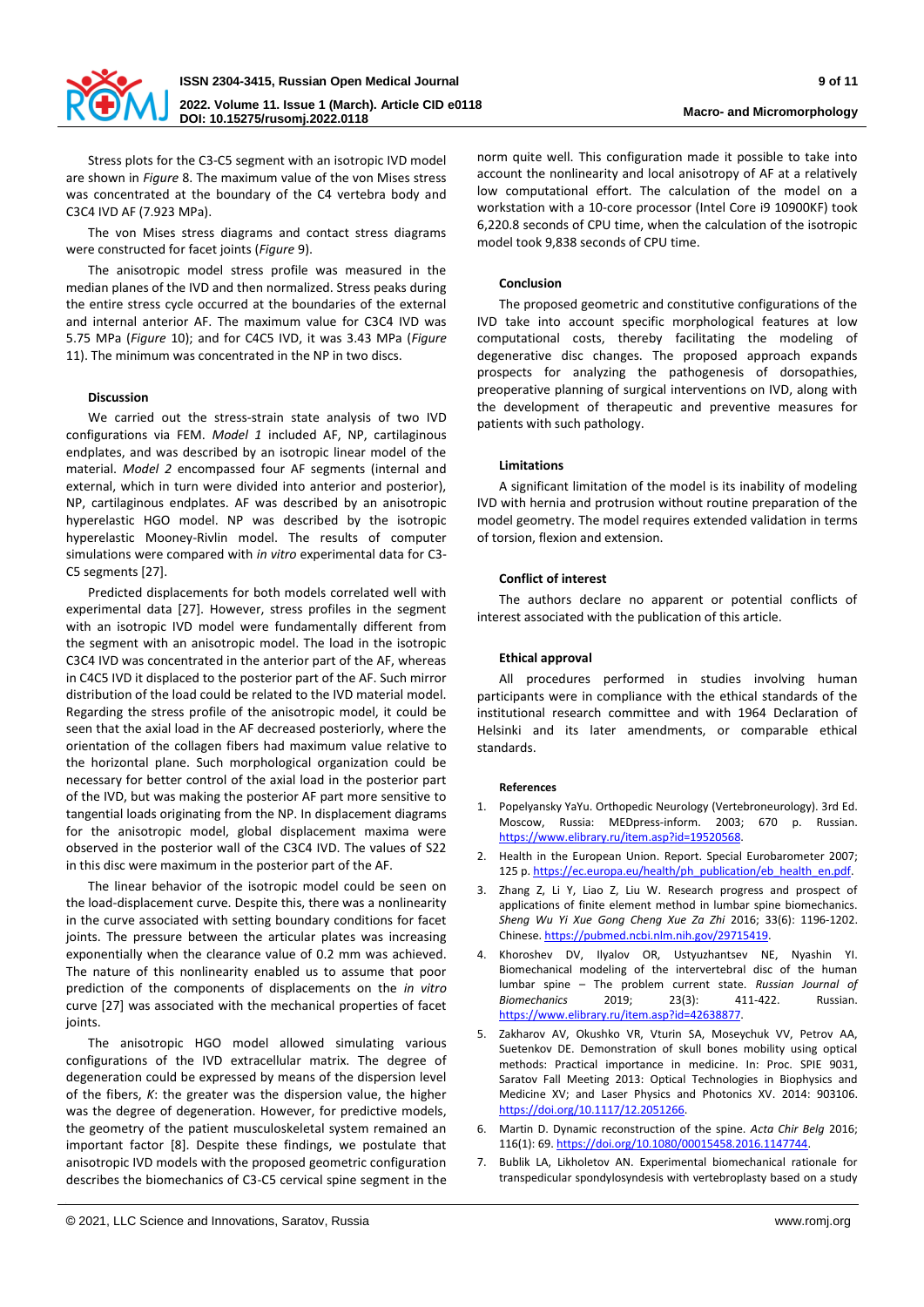

**2022. Volume 11. Issue 1 (March). Article CID e0118 DOI: 10.15275/rusomj.2022.0118 Macro- and Micromorphology**

of finite element model of the vertebral column fragment. *Trauma*  2014; 15(1): 66-73[. https://www.elibrary.ru/item.asp?id=21460041.](https://www.elibrary.ru/item.asp?id=21460041)

- Henninger HB, Reese SP, Anderson AE, Weiss JA. Validation of computational models in biomechanics. *Proc Inst Mech Eng H* 2010; 224(7): 801-812[. https://doi.org/10.1243/09544119jeim649.](https://doi.org/10.1243/09544119jeim649)
- 9. Liang D, Tu GJ, Han YX, Guo DW. Accurate simulation of the herniated cervical intervertebral disc using controllable expansion: A finite element study. *Comput Methods Biomech Biomed Engin* 2021; 24(8): 897-904[. https://doi.org/10.1080/10255842.2020.1857745.](https://doi.org/10.1080/10255842.2020.1857745)
- 10. Östh J, Brolin K, Svensson MY, Linder A. A female ligamentous cervical spine finite element model validated for physiological loads. *J Biomech Eng* 2016; 138(6): 061005[. https://doi.org/10.1115/1.4032966.](https://doi.org/10.1115/1.4032966)
- 11. Nikkhoo M, Cheng CH, Wang JL, Khoz Z, El-Rich M, Hebela N, et al. Development and validation of a geometrically personalized finite element model of the lower ligamentous cervical spine for clinical applications. *Comput Biol Med* 2019; 109: 22-32. [https://doi.org/10.1016/j.compbiomed.2019.04.010.](https://doi.org/10.1016/j.compbiomed.2019.04.010)
- 12. Sun MS, Cai XY, Liu Q, Du CF, Mo ZJ. Application of simulation methods in cervical spine dynamics. *J Healthc Eng* 2020; 2020: 7289648[. https://doi.org/10.1155/2020/7289648.](https://doi.org/10.1155/2020/7289648)
- 13. Kumaresan S, Yoganandan N, Pintar FA, Maiman DJ. Finite element modeling of the cervical spine: Role of intervertebral disc under axial and eccentric loads. *Med Eng Phys* 1999; 21(10): 689-700. [https://doi.org/10.1016/s1350-4533\(00\)00002-3.](https://doi.org/10.1016/s1350-4533(00)00002-3)
- 14. Kumaresan S, Yoganandan N, Pintar FA. Finite element analysis of the cervical spine: A material property sensitivity study. *Clin Biomech (Bristol, Avon)* 1999; 14(1): 41-53. [https://doi.org/10.1016/s0268-](https://doi.org/10.1016/s0268-0033(98)00036-9) [0033\(98\)00036-9.](https://doi.org/10.1016/s0268-0033(98)00036-9)
- 15. Holzapfel GA, Schulze-Bauer CA, Feigl G, Regitnig P. Single lamellar mechanics of the human lumbar anulus fibrosus. *Biomech Model Mechanobiol* 2005; 3(3): 125-140. [https://doi.org/10.1007/s10237-](https://doi.org/10.1007/s10237-004-0053-8) [004-0053-8.](https://doi.org/10.1007/s10237-004-0053-8)
- 16. Han SK, Chen CW, Wierwille J, Chen Y, Hsieh AH. Three-dimensional mesoscale analysis of translamellar cross-bridge morphologies in the annulus fibrosus using optical coherence tomography. *J Orthop Res* 2015; 33(3): 304-311[. https://doi.org/10.1002/jor.22778.](https://doi.org/10.1002/jor.22778)
- 17. Schollum ML, Robertson PA, Broom ND. A microstructural investigation of intervertebral disc lamellar connectivity: Detailed analysis of the translamellar bridges*. J Anat* 2009; 214(6): 805-816. [https://doi.org/10.1111/j.1469-7580.2009.01076.x.](https://doi.org/10.1111/j.1469-7580.2009.01076.x)
- 18. Disney CM, Eckersley A, McConnell JC, Geng H, Bodey AJ, Hoyland JA, et al. Synchrotron tomography of intervertebral disc deformation quantified by digital volume correlation reveals microstructural influence on strain patterns. *Acta Biomater* 2019; 92: 290-304. [https://doi.org/10.1016/j.actbio.2019.05.021.](https://doi.org/10.1016/j.actbio.2019.05.021)
- 19. Monteiro NMB, da Silva MPT, Folgado JOMG, Melancia JPL. Structural analysis of the intervertebral discs adjacent to an interbody fusion using multibody dynamics and finite element co-simulation. *Multibody Syst Dyn* 2011; 25: 245-270. [https://doi.org/10.1007/s11044-010-](https://doi.org/10.1007/s11044-010-9226-7) [9226-7.](https://doi.org/10.1007/s11044-010-9226-7)
- 20. Momeni Shahraki N, Fatemi A, Goel VK, Agarwal A. On the use of biaxial properties in modeling annulus as a Holzapfel-Gasser-Ogden<br>material. Front Bioeng Biotechnol 2015; 3: 69. material. *Front Bioeng Biotechnol* 2015; 3: 69. [https://doi.org/10.3389/fbioe.2015.00069.](https://doi.org/10.3389/fbioe.2015.00069)
- 21. O'Connell GD, Sen S, Elliott DM. Human annulus fibrosus material properties from biaxial testing and constitutive modeling are altered with degeneration. *Biomech Model Mechanobiol* 2012; 11(3-4):493- 503[. https://doi.org/10.1007/s10237-011-0328-9.](https://doi.org/10.1007/s10237-011-0328-9)
- 22. Holzapfel GA, Gasser TC, Ogden RW. A new constitutive framework for arterial wall mechanics and a comparative study of material models. *J Elasticity* 2000; 61(1): 1-48. [https://doi.org/10.1023/A:1010835316564.](https://doi.org/10.1023/A:1010835316564)
- 23. Eberlein R, Holzapfel GA, Schulze-Bauer CAJ. An anisotropic model for annulus tissue and enhanced finite element analyses of intact lumbar disc bodies. *Computer Methods in Biomechanics and Biomedical*

*Engineering* 2001; 4(3): 209-229, [https://doi.org/10.1080/10255840108908005.](https://doi.org/10.1080/10255840108908005) 

- 24. Tavakoli J, Diwan AD, Tipper JL. Elastic fibers: The missing key to improve engineering concepts for reconstruction of the nucleus pulposus in the intervertebral disc. *Acta Biomater* 2020; 113: 407-416. [https://doi.org/10.1016/j.actbio.2020.06.008.](https://doi.org/10.1016/j.actbio.2020.06.008)
- 25. Barthelemy VM, van Rijsbergen MM, Wilson W, Huyghe JM, van Rietbergen B, Ito K. A computational spinal motion segment model incorporating a matrix composition-based model of the intervertebral disc. *J Mech Behav Biomed Mater* 2016; 54: 194-204. [https://doi.org/10.1016/j.jmbbm.2015.09.028.](https://doi.org/10.1016/j.jmbbm.2015.09.028)
- 26. Li S, Patwardhan AG, Amirouche FM, Havey R, Meade KP. Limitations of the standard linear solid model of intervertebral discs subject to prolonged loading and low-frequency vibration in axial compression. *J Biomech* 1995; 28(7): 779-790. [https://doi.org/10.1016/0021-](https://doi.org/10.1016/0021-9290(94)00140-y) [9290\(94\)00140-y.](https://doi.org/10.1016/0021-9290(94)00140-y)
- 27. Shea M, Edwards WT, White AA, Hayes WC. Variations of stiffness and strength along the human cervical spine. *J Biomech* 1991; 24(2): 95- 107[. https://doi.org/10.1016/0021-9290\(91\)90354-p.](https://doi.org/10.1016/0021-9290(91)90354-p)
- 28. Mosbah MS, Bendoukha M. Anisotropic response of the Holzapfel's constitutive model for the lumbar spine considering degenerative conditions. *Journal of Silicate Based and Composite Materials* 2018; 70(4): 110-114[. https://doi.org/10.14382/epitoanyag-jsbcm.2018.20.](https://doi.org/10.14382/epitoanyag-jsbcm.2018.20)
- 29. Cai XY, Sun MS, Huang YP, Liu ZX, Liu CJ, Du CF, et al. Biomechanical effect of L4 -L5 intervertebral disc degeneration on the lower lumbar spine: A finite element study. *Orthop Surg* 2020; 12(3): 917-930. [https://doi.org/10.1111/os.12703.](https://doi.org/10.1111/os.12703)
- 30. Agarwal A, Agarwal AK, Goel VK. The endplate morphology changes with change in biomechanical environment following discectomy. *Int J* of Clinical Medicine 2013; 4(7A): 8-17. *of Clinical Medicine* 2013; 4(7A): 8-17. [http://dx.doi.org/10.4236/ijcm.2013.47A1002.](http://dx.doi.org/10.4236/ijcm.2013.47A1002)
- 31. Mengoni M. Biomechanical modelling of the facet joints: A review of methods and validation processes in finite element analysis. *Biomech Model Mechanobiol* 2021; 20(2): 389-401. [https://doi.org/10.1007/s10237-020-01403-7.](https://doi.org/10.1007/s10237-020-01403-7)

#### *Authors:*

**Evgeny V. Yakovlev** – MD, PhD, Head of the Neurology Division, Admiralty Shipyards Medical Center JSC; Chair of the Department of Psychophysiology, Institute of Applied Psychoanalysis and Psychology of the Autonomous non-profit organization of higher education "University under the Inter-Parliamentary Assembly of the EurAsEC", St. Petersburg, Russia. Associate Professor, Department of Fundamental Medical Disciplines, Moscow State Regional University, Moscow, Russia. [https://orcid.org/0000-0002-8435-7562.](https://orcid.org/0000-0002-8435-7562)

**Artur L. Ovsepyan** – biomedical engineer, Saint Petersburg Electrotechnical University, St. Petersburg, Russia. https://orcid.org/0000-0002-4050-214X.

**Alexander A. Smirnov** – MD, PhD, Chair of the Department of Fundamental Medical Disciplines, Moscow State Regional University, Moscow, Russia. Head of the Laboratory of Biomechanical Analysis, Saint Petersburg State University, St. Petersburg, Russia[. https://orcid.org/0000-0002-2661-3759.](https://orcid.org/0000-0002-2661-3759)

**Anna A. Safronova** – Department of Medical Radio Electronics, Saint Petersburg State University of Aerospace Instrumentation, St. Petersburg, Russia. [https://orcid.org/0000-0003-4903-612X.](https://orcid.org/0000-0003-4903-612X)

**Dmitry A. Starchik** – MD, DSc, Associate Professor, Chair of the Department of Human Morphology, I.I. Mechnikov Northwestern State Medical University, St. Petersburg, Russia. [https://orcid.org/0000-0001-](https://orcid.org/0000-0001-9535-4503) [9535-4503.](https://orcid.org/0000-0001-9535-4503)

**Sergey A. Zhivolupov** – MD, DSc, Professor, Department of Nervous Diseases, S.M. Kirov Military Medical Academy, St. Petersburg, Russia. [https://orcid.org/0000-0003-0363-102X.](https://orcid.org/0000-0003-0363-102X) 

**Dmitry E. Mokhov** – MD, DSc, Professor, Chair of the Department of Osteopathy, I.I. Mechnikov Northwestern State Medical University. [https://orcid.org/0000-0002-8588-1577.](https://orcid.org/0000-0002-8588-1577)

**Ekaterina S. Mokhova** – Instructor, Institute of Osteopathy, Saint Petersburg State University. https://orcid.org/0000-0002-1079-388X